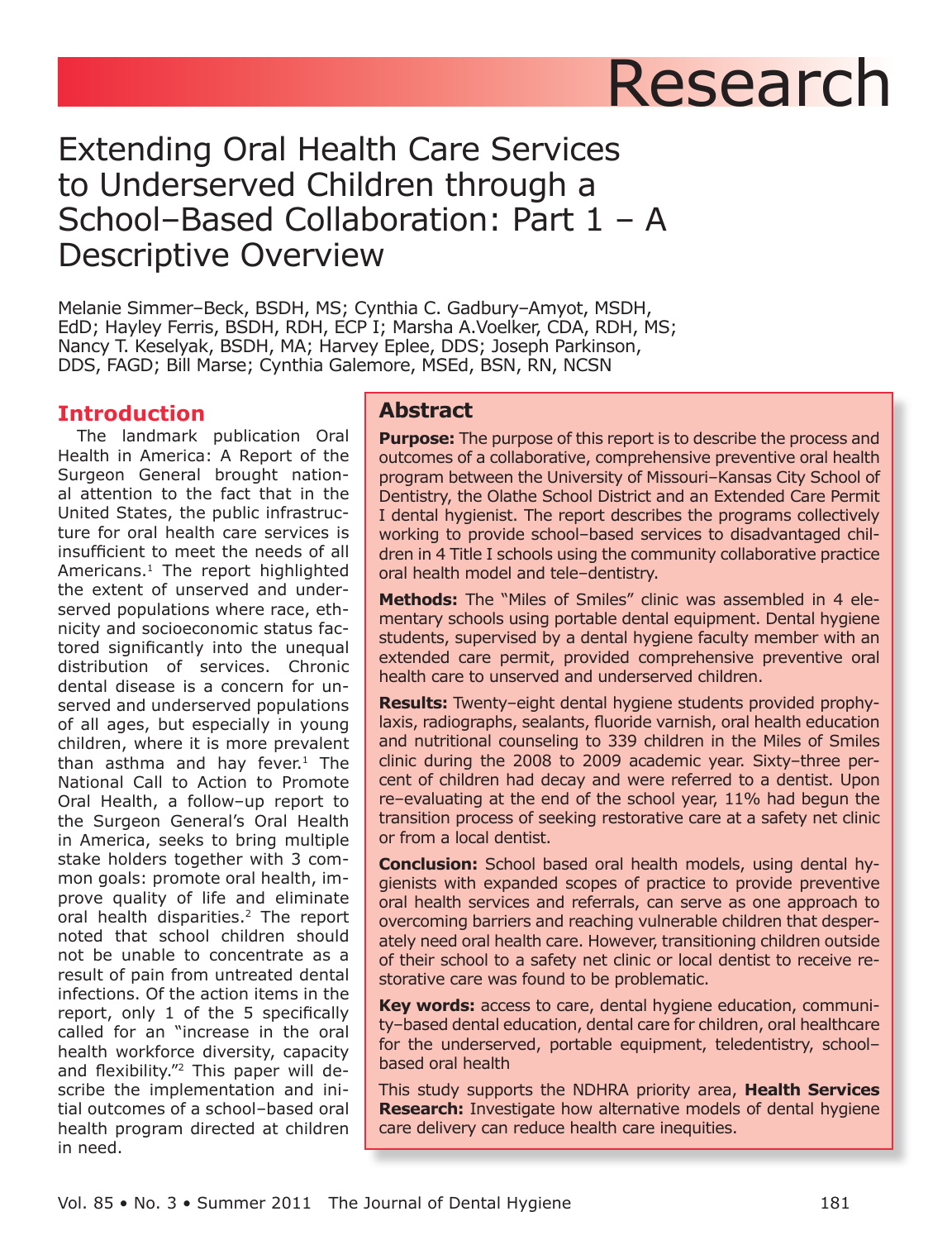#### **Background**

There is growing consensus among governmental and professional organizations that changing the profile of dental hygienists to increase their involvement in public health can help improve access to oral health care.<sup>3-6</sup> Currently, 29 states allow dental hygienists:

- Direct access to initiate treatment based upon their assessment of a patient's needs without specific authorization of a dentist
- Treatment of a patient without the presence of a dentist
- · Maintaining a provider-patient relationship<sup>7</sup>

In 2003, Kansas became one of these states when legislature passed a bill that expanded the scope of practice allowing dental hygienists with an Extended Care Permit I (ECP-I) to provide screening, education, preventive dental hygiene services (such as apply fluoride varnish) and topical anesthesia application in certain community based sites under the sponsorship of a dentist.<sup>8</sup> The parameters of the ECP-I are delineated in Figure 1.

#### **Kansas Dental Practice Act 20098**

As a result of this change in the dental practice act, the "hub and spoke" model of service delivery (Fig-

ure 2) has evolved in Kansas, allowing the ECP-I dental hygienist to provide dental hygiene services to people where they live, work, go to school or receive social services. It has also allowed hygienists to refer patients back to safety net clinics or dentists willing to provide care in traditional private dental practices for care beyond the scope of practice for an ECP-I dental hygienist.<sup>8,9</sup> Safety net dental clinics are generally community based oral health providers located in low income locales. These clinics provide care to diverse populations that lack access to care, and are usually sponsored or situated in public health departments, community health centers, Indian Health Service Clinics, non-for profit agencies, dental schools, dental hygiene programs, schoolbased clinics and mobile dental vans.<sup>10</sup> This change in legislation, combined with implementation of the dental hub program, allowed Kansas to improve their overall grade of a D+ from Oral Health America in 2003 to a B in 2009. $11,12$  The grades provided by

## Figure 1: Extended Care Permit I

- Tasks and procedures preventive in nature may be performed by a dental hygienist with and Extended Care Permit I with consent of the parent or legal guardian of children birth to five and children in public and nonpublic schools kindergarten through grade 12 regardless of the time of year and children participating in youth organizations, so long as such children birth to five, in public or nonpublic schools or participating in youth organizations also meet the requirements of medicaid, healthwave, or free or reduced lunch programs or Indian health services
- Tasks and procedures are limited to:
	- O Removal of extraneous deposits, stains and debris from the teeth and the rendering of smooth surfaces of the teeth to the depths of the gingival sulci
	- O The application of topical anesthetic if the dental hygienist has completed the required course of instruction approved by the dental board
	- O The application of fluoride
	- O Dental hygiene instruction
	- O Assessment of the patient's apparent need for further evaluation by a dentist to diagnose the presence of dental caries and other abnormalities
	- O Other duties as may be delegated verbally or in writing by the sponsoring dentists consistent with this act
- Dental hygienist must have performed 1,200 hours of dental hygiene care within the past three years or have been an instructor at an accredited dental hygiene program for two academic years within the past three years
- Dental hygienist must have proof of professional liability insurance
- Dental hygienist must be sponsored by a dentist licensed in the state of Kansas, including a signed agreement stating that the dentist shall monitor the dental hygienist's activities
- Dental hygienist must advise the patient and legal guardian that the services are preventive

Oral Health America offers a snap shot of the oral health in Kansas by looking at factors that contribute to good oral health.

Although the infrastructure in Kansas has changed to improve access to care, the financial aspects required to access care are still problematic. The State Children's Health Insurance Program (SCHIP) was enacted in 1997 to expand health care services to low income children and pregnant women from families who do not qualify for Medicaid and are unable to afford private insurance. Until February 4, 2009, dental coverage was optional under the SCHIP program. The SCHIP reauthorization includes oral health provisions, as well as a dental wrap provision, where children of families that meet income and other eligibility SCHIP requirements that also have medical benefits through an employer-sponsored medical insurance plan can still access dental care through SCHIP.<sup>13</sup> Medicaid's Early Periodic Screening, Diag-

The Journal of Dental Hygiene Vol. 85 . No. 3 . Summer 2011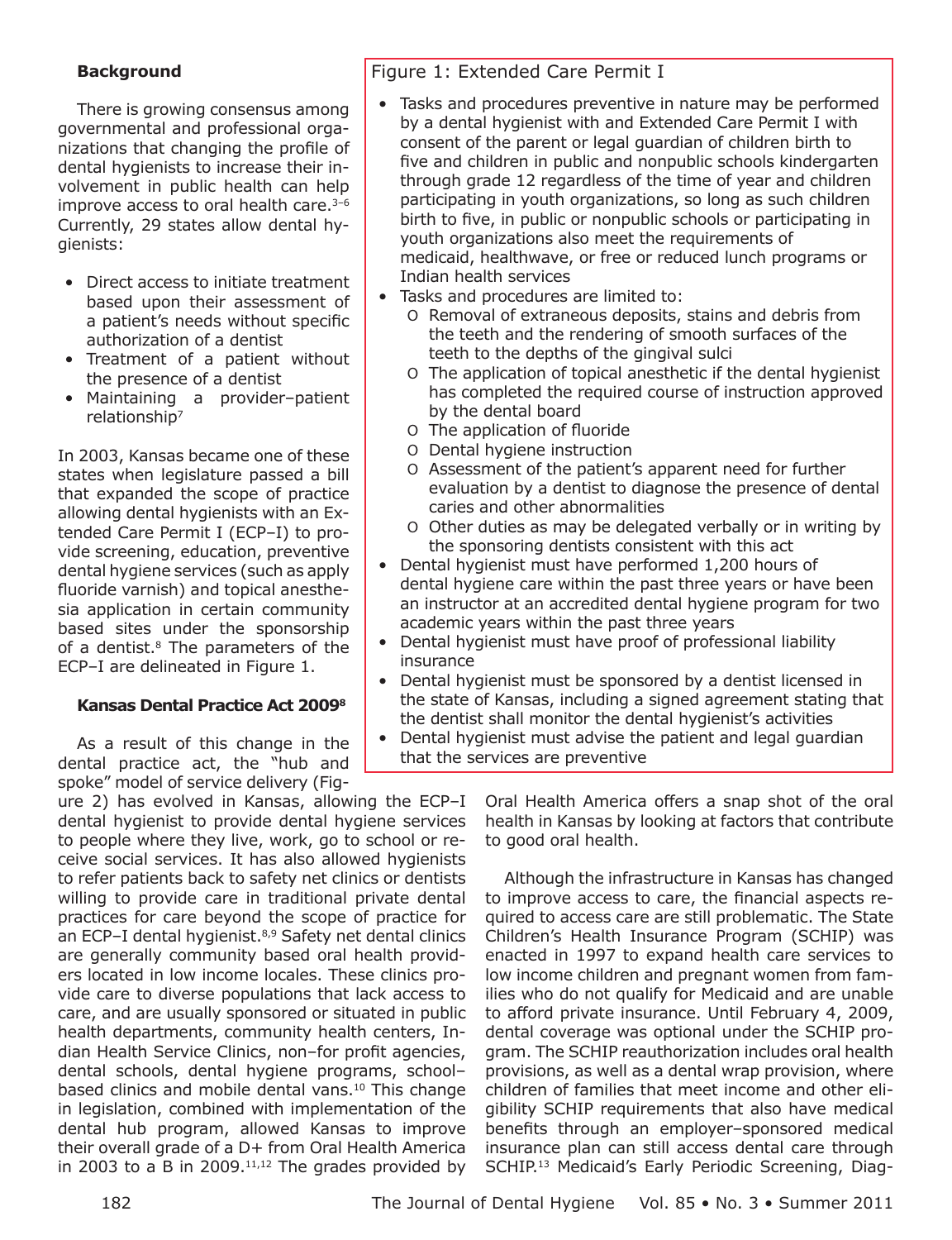nostic and Treatment Program has always included comprehensive dental coverage for low income children, however, the numbers of participating dentists falls far below that needed to provide necessary services in a timely manner.<sup>14</sup> Deterrents reported by dentists include low reimbursement rates, administrative hassles and frequent broken appointments.<sup>13</sup> This was tragically illustrated in 2007 when 12 year old Deamonte Driver of Maryland died as a result of complications from an acute dental infection that spread to his brain. On January 11, 2007, Deamonte came home from school with a terrible headache. Eventually, he was rushed to Children's Hospital, where he underwent emergency brain surgery and subsequently died on February 25, 2007. Deamonte never received routine dental care. The Driver family, like many others, experienced systemic problems with the Medicaid system, compounded by barriers such as lack of transportation, bouts of homelessness and erratic telephone and mail service.<sup>15</sup> This case exemplifies the severity of dental access problems facing children in low income families and blatantly highlights the importance of publically funded dental programs for children.

While one could argue about the responsibility and role of the adults in Deamonte's life (mother, absent father, Medicaid administrators, dentists, etc.), the child was the innocent victim in this circumstance. On February 14, 2008, One Year Later: Medicaid's Response to Systemic Problems Revealed by the Death of Deamonte Driver was presented to the Domestic Policy Subcommittee of the House Oversight and Government Reform.<sup>16</sup> Burton L. Edlestein, DDS, MPH, Chairman of the Board of Children's Dental Health Project, an independent non-profit organization committed to improving children's access to oral health, testified about the federal government's roles and responsibilities in ensuring that children with Medicaid have access to dental care which is promised to them by federal law. Edlestein stated that "a new and concerted effort to reduce disease burden, focus care on children at greatest risk, and maximize the capacity of dental Medicaid programs is essential."<sup>16</sup> The 2010 PEW report, The Cost of Delay: State Dental Policies Fail One in Five Children, noted the national crisis of poor dental health and lack of access to care among disadvantaged children is a result of 3 broad systemic factors: $17$ 

- 1. Too few children have access to proven preventive measures, including sealants and fluoridation
- 2. Too few dentists are willing to treat Medicaid-enrolled children
- 3. In some communities, there are simply not enough dentists to provide care

Figure 2: Hub and Spoke Model<sup>9</sup>



Policymakers are called to address the oral health access to care problems and must address workforce capacity to find innovative solutions that will meet the needs of all sectors of the United States population.<sup>3,17</sup>

With this background surrounding access and disparity of oral health care services, this report describes an innovative workforce model that involves a collaborative program between the University of Missouri-Kansas City (UMKC) School of Dentistry, the Olathe School District and an ECP-I dental hygienist, collectively working to provide school-based, comprehensive preventive oral health services to disadvantaged children. The program takes place in 4 Title I schools (defined as exceeding 40% poverty based upon the number of students that qualify for free or reduced lunches) located in Olathe, Kansas, a suburb of Kansas City. This program, called "Miles of Smiles," began in January 2008 and is an extremely timely and important project. Aspects of the project include:

- Increasing access to oral health care and appropriateness of care for unserved and underserved persons (Health People 2010 Objective, National Call to Action)<sup>1,2</sup>
- Providing a much needed oral component (dental home) in school based health centers (Healthy People 2010, National Call to Action, Kansas Oral Health Plan)<sup>1,2,18</sup>
- Providing a channel for collaboration between caregivers, educators and social service providers (National Call to Action)<sup>2</sup>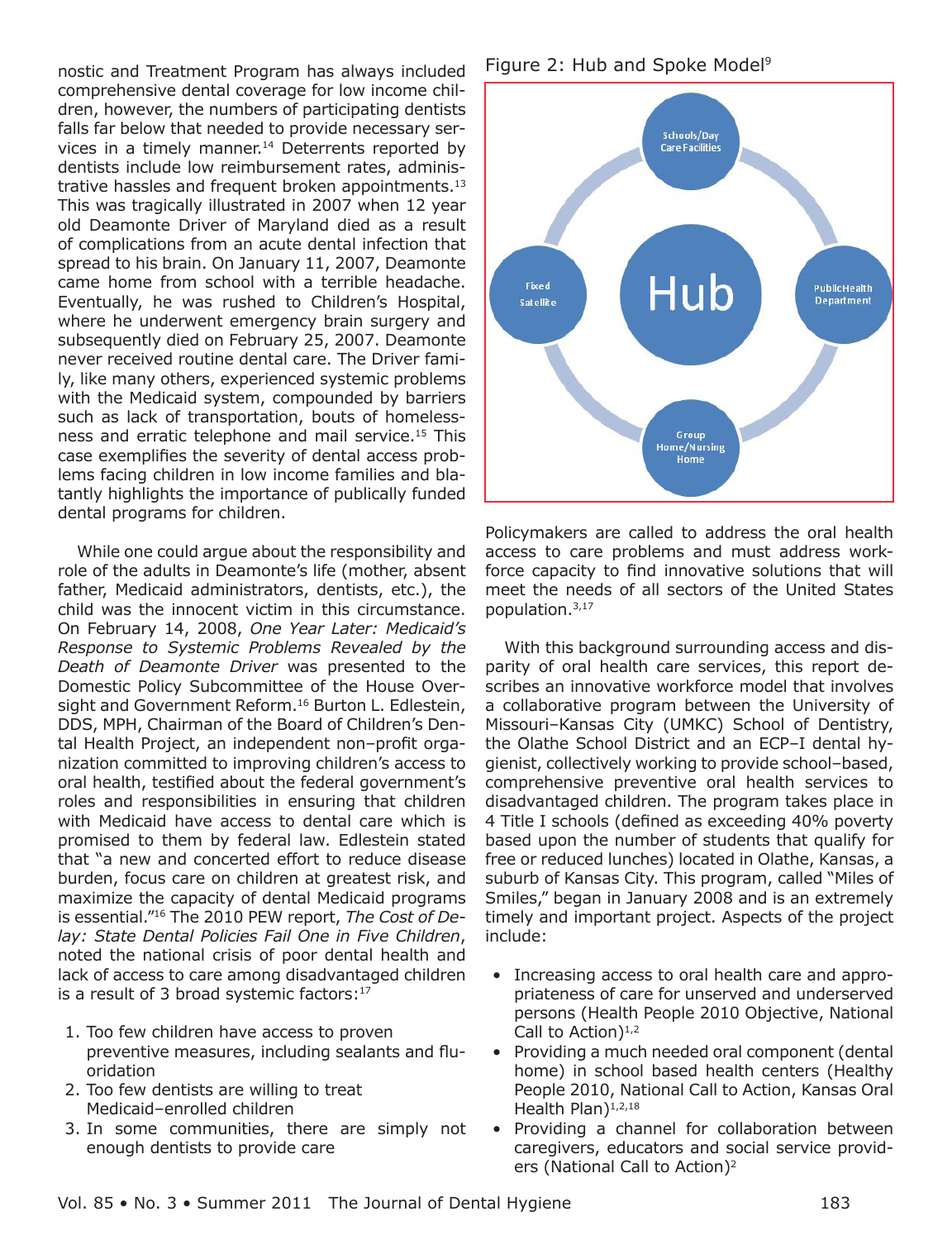- Mentoring dental hygiene students in their role of addressing access to care utilizing tele-health technology and an extended care permit (National Call to Action, Center for Health Workforce Studies, Kansas Oral Health Plan)<sup>2,5,18</sup>
- Providing the necessary infrastructure and demonstrating the value of using a dental hygienist as a mid-level provider (National Call to Action, Center for Health Workforce Studies)<sup>2,5</sup>

All Miles of Smiles participants receive comprehensive preventive oral health services (radiographs, prophylaxis, sealants, fluoride varnish, oral health education and nutritional counseling) directly in their elementary school during normal school hours. Approximately 30 to 60 minutes on average was taken out of their learning time. Services are provided by dental hygiene students supervised by a UMKC faculty holding an ECP-I. Medicaid was billed if the child had it. There were no out-of-pocket costs for participants if they did not have Medicaid. The first year of this program resulted in 339 children receiving comprehensive preventive oral health care.

#### **Dental Home**

The American Academy of Pediatric Dentistry's definition of a dental home is derived from the American Academy of Pediatrics' definition of the medical home. The dental home is a relationship with an oral health care provider that has beneficial consequences of early professional dental care, appropriate care, periodic supervision, reduced treatment costs and access to otherwise unavailable services which can reduce disparities. Establishment of a dental home is initiated by the identification and interactions of the patient, parents, non-dental professionals and dental professionals in heightened awareness of all aspects of oral health.<sup>19</sup>

# **Methods and Materials**

#### **Model**

Miles of Smiles is a hybrid replication of the "Community Collaborative Practice" (CCP) model developed by Apple Tree Dental, a not-for-profit organization in Minnesota.<sup>20</sup> The CCP model increases access to oral health care by expanding the role of dental hygienists in the delivery of preventive care services and establishing tele-dentistry links with dentists.<sup>20</sup> This was a fitting model for Miles of Smiles due to the legislative changes made to the Kansas Dental Practice Act that targeted improved access to oral health care by allowing dental hygienists less restrictive supervision using an Extended Care Permit (ECP).<sup>8</sup> As suggested by the U.S. Department of Health and Human Services, the infrastructure of this program integrated health care providers with the intent to fully treat disease.<sup>1</sup> Partnerships were developed with local dentists, school nurses, translators, educators, school district administrators, social service providers, caregivers and parents to promote holistic care. The development and nurturing of these partnerships was critical to the success of the program. Comprehensive preventive oral health care was provided on-site, directly in the child's school, enhancing child access.

#### **Funding**

Start-up funding to develop and pilot the project, hire a program manager and purchase equipment and supplies was provided through a grant from The REACH Healthcare Foundation in 2008. Additional equipment and supplies were donated from A-DEC, Ultradent, Hu-Friedy and Premier Dental. The REACH Healthcare Foundation awarded a second grant to continue the project for the 2009 to 2010 academic year. Additional support for the project was provided by the National Children's Oral Health Foundation and the American Dental Hygienists' Association.

#### **Target Population**

Low income children in 4 Title I schools in the Olathe School District were targeted to receive comprehensive preventive oral health services in a school-based setting during the first year of the program. Table I describes the target population's demographics and tremendous diversity. A significant portion of the target population qualified for free or reduced lunches, resulting in 816 disadvantaged children being eligible to participate in the program. Nearly 27% of the children attending target schools were English Language Learners, with Spanish being the most common primary language.

#### **Inclusion Criteria**

Miles of Smiles was promoted in the target schools during the enrollment and registration period of the 2008 to 2009 school year. In accordance with the Kansas Dental Practice Act,<sup>8</sup> all children that qualified for free or reduced lunches were eligible to participate in the program. Parents or guardians were required to complete appropriate paperwork in order for the child to participate. Children treated in the Miles of Smiles clinic were considered patients of record at the UMKC School of Dentistry, and they completed the same registration, consent for treatment, health history and HIPPA forms as patients at the School of Dentistry. These forms were available in English and Spanish. Spanish transla-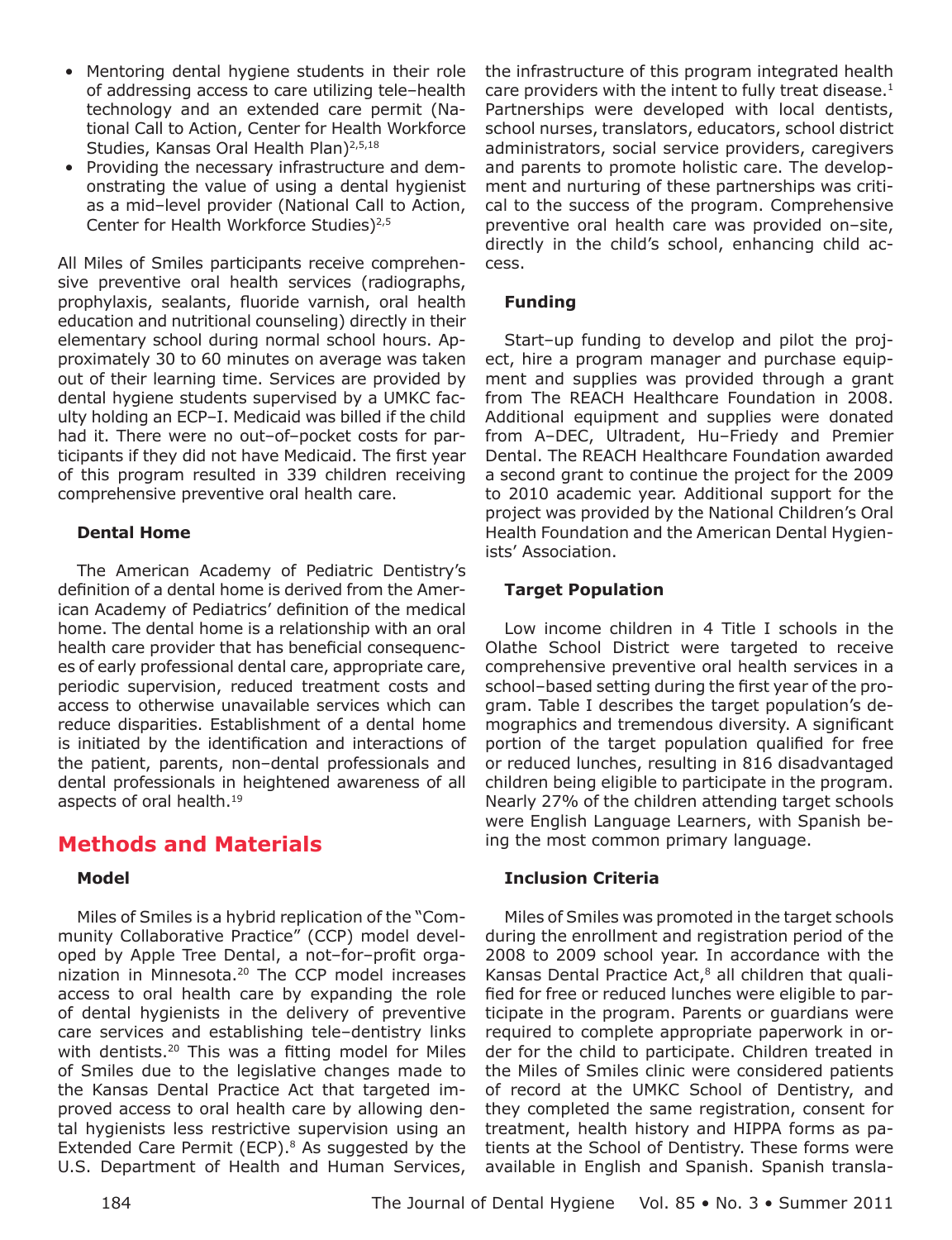#### Table I: Target Population Demographics

| Elementary<br>School | Total number of<br>children | Perecent free or<br>reduced lunches | Total number<br>eligible for services | Total number<br>of ELL | Number of<br>languages spoken |
|----------------------|-----------------------------|-------------------------------------|---------------------------------------|------------------------|-------------------------------|
| Fairview*            | 348                         | 66%                                 | 230                                   | 135                    |                               |
| Ridgeview*           | 227                         | 74%                                 | 168                                   | 120                    |                               |
| Washington*          | 441                         | 66%                                 | 291                                   | 114                    | 8                             |
| Havencroft**         | 318                         | 40%                                 | 127                                   | 22                     | O                             |
| <b>Total</b>         | 1473                        | n/a                                 | 816                                   | 393                    | n/a                           |

\*ELL center

\*\*foreign language center

#### Table II: Summary of Tele-dentistry Technology

| Hardware<br>for CMS        | Server: Dell Optiplex 755, Core2 Duo, 4gb RAM and 250GB HD with (encrypted)<br>redundant local back up disks system. This supports both the clinical record and pacs<br>(imaging) functions.<br>Dell Latitude D830 Notebooks with 15.4" WXGA displays, Core2 Duo Processors, 4gb<br>RAM and 200GB hard disks<br>• Secugen BioMouse – for biometric authentication/approvals<br>• Topaz - signature capture pads                                                                                                                                                                                                                            |
|----------------------------|--------------------------------------------------------------------------------------------------------------------------------------------------------------------------------------------------------------------------------------------------------------------------------------------------------------------------------------------------------------------------------------------------------------------------------------------------------------------------------------------------------------------------------------------------------------------------------------------------------------------------------------------|
| Software for<br><b>CMS</b> | • Sever - Operating System - Windows Server 2003<br>SQL Database - Interbase from Borland/Code Gear/Embarcadaro                                                                                                                                                                                                                                                                                                                                                                                                                                                                                                                            |
| <b>Network</b>             | • Local Network at Outreach site - All devices are wired 100mb Ethernet<br>• Connection from outreach sites (schools) to dental school host system server farm<br>- Direct (point-to-point) encrypted/secured VPN Connection over SSL (tunneled)<br>using Cisco technology; estimated (dedicated) connection ~5-10mb over DSL.                                                                                                                                                                                                                                                                                                             |
| <b>Technologies</b>        | • MiPACS Storage Server & MiPACS Client - Medicor Imaging<br>• MS SQL Server<br>• Client - Operating System - Windows XP Pro<br>• Application Environment - Paradox - Corel Software<br>• Nomad Portable X-ray (source) with stand and remote release*<br>• Size 0, 1, & 2 Phosphor Storage Plates (PSP)<br>• Scan-X 12 DVM Digital X-Ray Processor (Images stored in MiPACS)**<br>Sopro 717 Intraoral Camera Handpiece with Sopro Camera Dock Station (analog and<br>USB <sub>2</sub> )<br>Canon Rebel Digital camera ( $\sim$ 12megapixel) with 100mm macro lens & ring light<br>source. Capable of I/O/ 1:1 as well as extraoral images |

\*Required to be in compliance with the Kansas Dental Practice Act \*\* Dicom compliant

tors were provided by the Olathe School District to assist with completing the forms. The same HIPPA privacy and security guidelines that govern activity at the school of dentistry applied to the project. All children, regardless of their ability to qualify for free or reduced lunches, were eligible to receive the comprehensive oral health screenings. A separate consent was collected for the screening aspect of the program.

#### **Data Collection**

The computer management system (CMS), or electronic record, in place at UMKC School of Den-

tistry was modified in 2008 to collect data specific to project outcomes. Researchers used SPSS to create a large database to track and report service utilization. Comprehensive screening data was collected by dental hygiene students and the supervising faculty in October 2007 to gather preliminary (baseline) data. In 2008, the data was used for the evaluation of the program. A full mouth charting was completed on each child noting present decay, sealants, oral hygiene, gingival health and urgency of care. Report cards, identifying the child's oral health condition and referral needs, were completed and sent home to parents and/or guardians.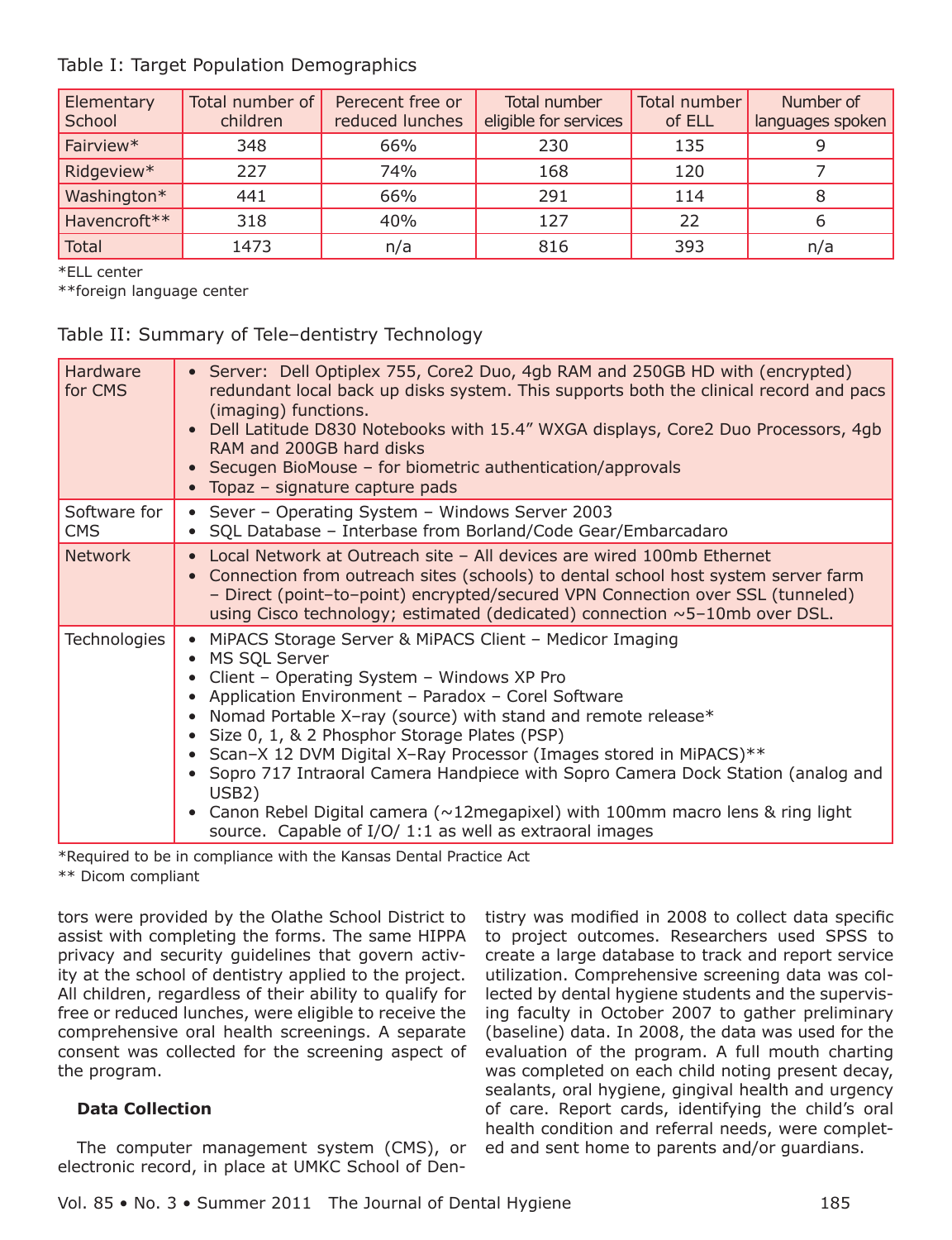Data to identify oral health needs and ability to access oral health care were collected during school enrollment by surveying a convenience sample of 876 parents and/or quardians (59% of parents and/or quardians) in the 4 target schools regarding their child's oral health needs and ability to access oral health care. The survey replicated the access to care questions asked during Smiles Across Kansas 2004,<sup>21</sup> which sought consent to screen third grade children to allow comparison of the data to state norms.

#### **Supplies and Equipment**

The Miles of Smiles clinic utilizes the A-Dec Pac 1 Portable System (Model 3420) for portable dental hygiene equipment. The clinic is equipped with the Pac 1 Self-Contained Unit, which does not require an outside air supply, and the adjustable Porta-Chair. The clinic uses the store and forward method to exchange clinical information. The CMS is a full-featured SOL-based clientserver electronic patient record, developed in house to document, store and transmit comprehensive clinical patient care, including radiographs and digital intra- and extra-oral images. Table II outlines the technoloav used.

#### **Care Provided**

A dental hygienist with an ECP-I

provided care to children enrolled in this program 1 to 2 days a week, and served as the faculty member who supervised 28 dental hygiene students as they provided care to children in the clinic 2 to 3 days a week. The Director of Quality Assurance at UMKC School of Dentistry performed a random quality assurance audit on 10% of the patient records using measures of service use.<sup>22</sup> In anticipation of having a large number of uninsured children with a need for restorative care, the school district's Student Health Services Coordinator organized a referral network, Dentists Community Cares, for children without insurance or the resources to pay for care. Ten community dentists volunteered to provide free care for 1 child a month through the program. The referral protocol, created in collaboration with the Olathe School District Director of Health Services, is outlined in Figure 3.



#### **Results**

Table III provides demographic information about the 389 children who enrolled in Miles of Smiles. The majority of children were 9 to 14 years old, with slightly more males presenting. Nearly half of the children that enrolled were Hispanic, therefore, all written materials were available in Spanish as well as English.

Table IV summarizes the initial oral health status of the 637 students screened in the 4 target schools. The screenings revealed a significant amount of hard and soft tissue disease, and children needing urgent care within 24 hours. This data was used to substantiate the children's oral health need and attain grant funding to start the Miles of Smiles clinic.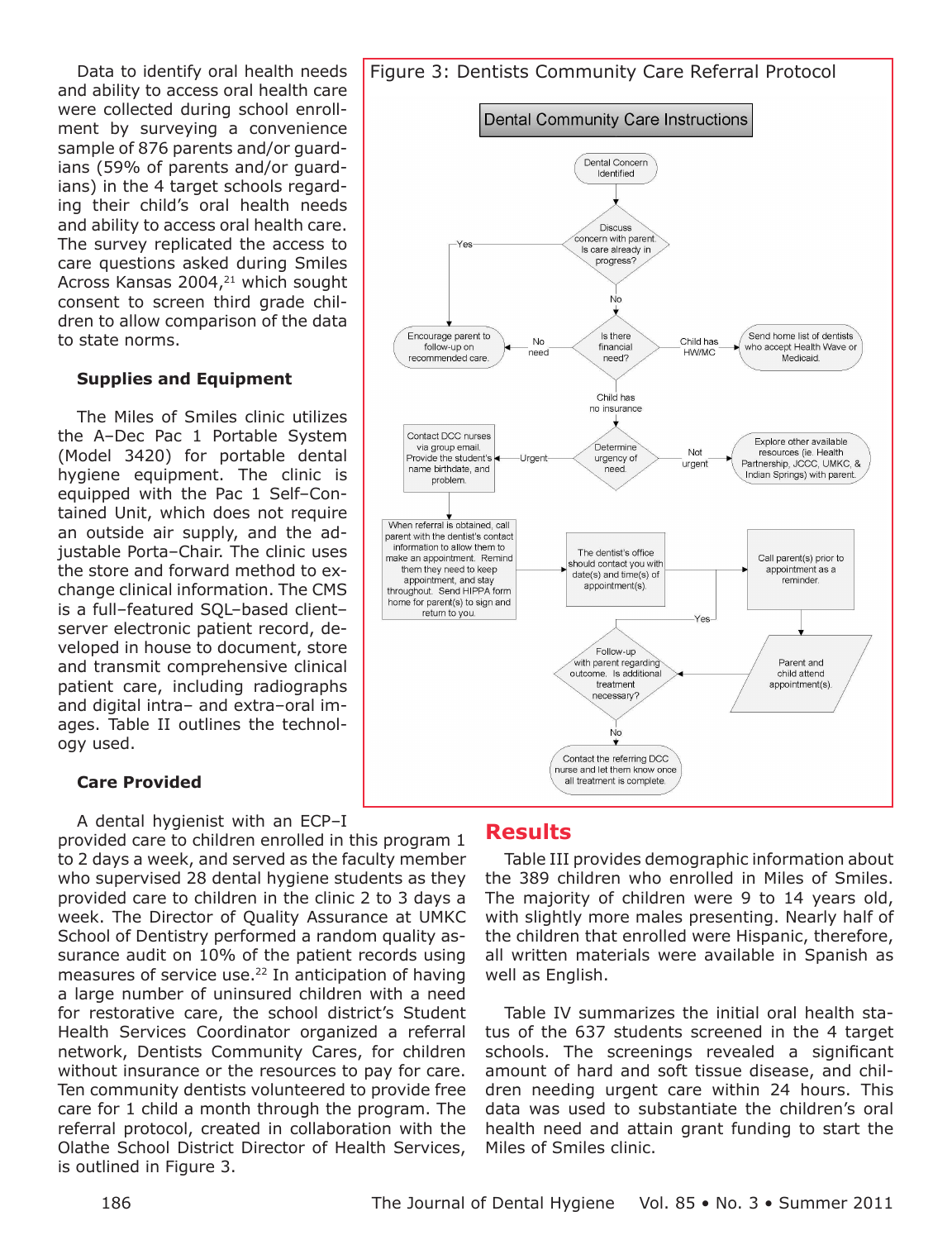| Table III: Demographic information of          |  |
|------------------------------------------------|--|
| children enrolled in Miles of Smiles $(n=389)$ |  |

| Category  |                           | $n(\%)$   |  |
|-----------|---------------------------|-----------|--|
|           | $0 - 5$                   | 4(1.0)    |  |
|           | $6 - 8$                   | 165(42.4) |  |
| Age       | $9 - 14$                  | 215(55.3) |  |
|           | Unknown                   | 5(1.3)    |  |
| Gender    | Male                      | 213(54.8) |  |
|           | Female                    | 176(45.2) |  |
|           | Hispanic                  | 193(49.6) |  |
|           | Caucasian                 | 117(30.1) |  |
|           | <b>Black</b>              | 49(12.6)  |  |
| Ethnicity | Asian/Pacific<br>Islander | 19(4.9)   |  |
|           | Two or More               | 9(2.3)    |  |
|           | Unknown                   | 2(.5)     |  |

Nurses at each school reported seeing children due to tooth pain and referring children to a dentist each week. The Smiles Across Kansas 2007 Update, a comprehensive oral health survey of Kansas third graders, reported 21% of children had untreated decay and 36% had dental sealants.<sup>23</sup> Table V compares the data in our target population to Healthy People 2010, NHANES and state norms.<sup>23-25</sup>

The comparison of the study screening data with national and state data reveals that the overall oral health condition of children in the 4 participating elementary schools was worse than comparable data in all but 1 instance. Considerable improvements in the oral health of the target population were clearly necessary to meet the goals of Healthy People 2010.<sup>24</sup> Results of the oral health needs and ability to access oral health care survey revealed 37% of the families had not been to the dentist within the last year. Of those, 24% reported there were times they needed dental care but could not get it due to limited financial resources and lack of dentists accepting Medicaid. Eighteen percent reported they had never been to the dentist. Barriers for the target population included such things as cost, transportation, language, lack of providers and inability for parents to take off work.

Care was provided to a total of 339 of the 389 children that enrolled during the first year of the program (2008 to 2009 academic year), using an ECP-I dental hygienist, senior dental hygiene students and volunteer dentists in the community who delivered restorative care. Table VI outlines the collective sum of services and referrals provided in all 4 schools during the first year of the program. The care provided for the Miles of Smiles program was Table IV: Comprehensive Oral Health Screening Outcomes for Miles of Smiles Fall 2007

| <b>Oral Health Screening</b> | <b>Results</b> |  |
|------------------------------|----------------|--|
| Number screened              | 637            |  |
| Unsatisfactory oral hygiene  | 44%            |  |
| Gingivitis                   | 32%            |  |
| Percent untreated decay      | 28%            |  |
| Need treatment               | 23%            |  |
| Percent of sealants          | 17%            |  |
| Urgent care                  | 3%             |  |

Table V: Comparison of Data to National and **State Norms** 

|                                                      | <b>Untreated</b><br>decay | <b>Sealants</b> |
|------------------------------------------------------|---------------------------|-----------------|
| Miles of Smiles ages 5-12                            | 28%                       | 17%             |
| Healthy People 2010 Target<br>ages 6-8 (1988-1994)   | 21%                       | 50%             |
| Healthy People 2010 Baseline<br>ages 6-8 (1988-1994) | 29%                       | 23%             |
| NHANES 6-11 years                                    | 22%                       | 32%             |
| Smiles Across Kansas (third<br>graders)              | 21%                       | 36%             |

Table VI: Summary of Preventive Procedures Completed

| Procedure                                                  | <b>Number</b><br>Completed (%) |
|------------------------------------------------------------|--------------------------------|
| Prophylaxis                                                | 350                            |
| Bitewing Radiographs (2)                                   | 272                            |
| <b>Fluoride Varnish</b>                                    | 342                            |
| Number of Children that had at<br>least one sealant placed | 110                            |
| <b>Total Number of Sealants Placed</b>                     | 302                            |
| Decay Present and Referral to<br>Dentist                   | 214 (63%)                      |
| Referral Initiated by Parent/<br>Guardian                  | 23 (11%)                       |

documented in patient records, and a quality assurance audit revealed that the care provided was consistent with the care provided in the general clinic at the School of Dentistry.

Sixty-three percent of the children had active decay and were referred to a local dentist. Upon re-evaluating the children at the end of the school year, only 11% of the children that had been re-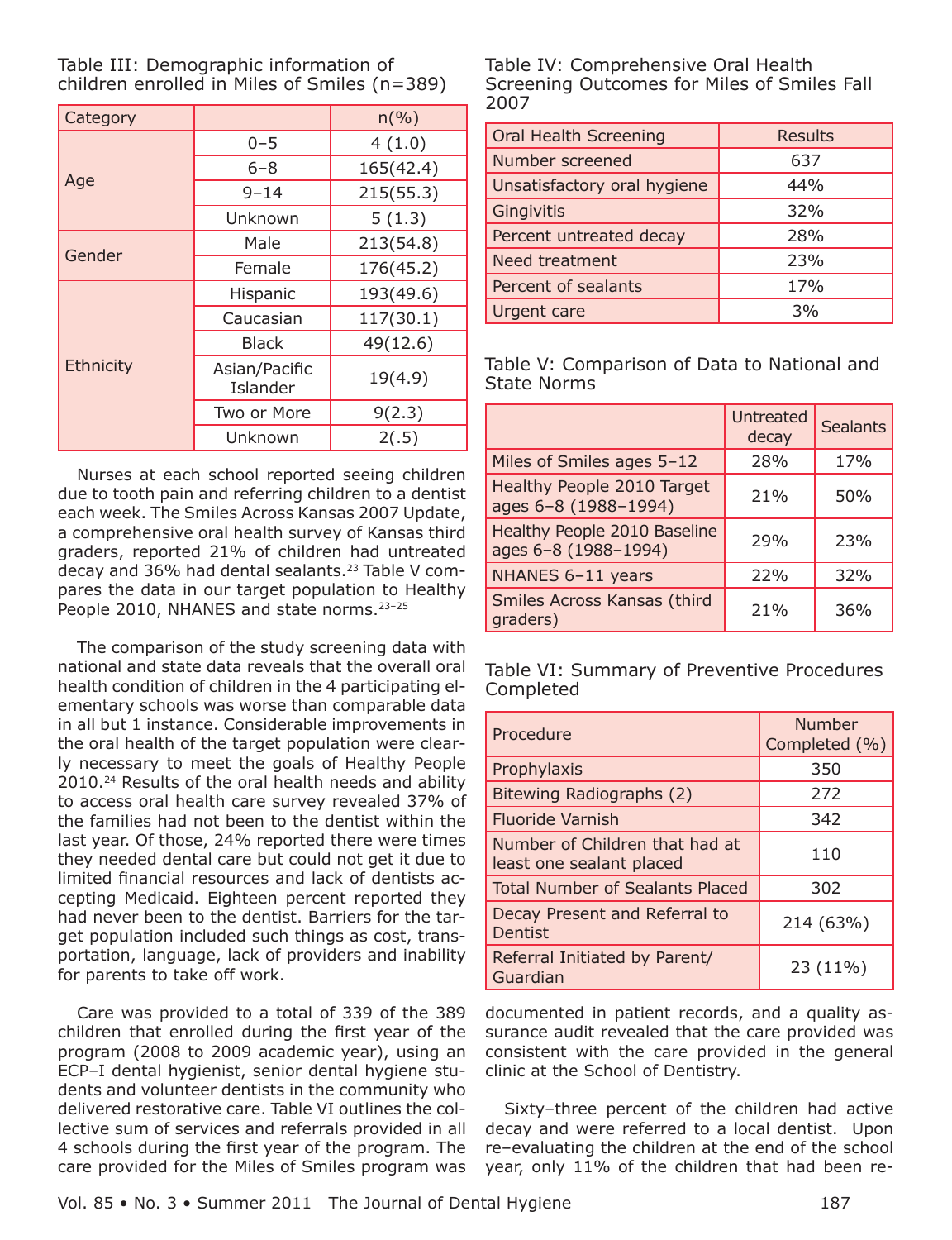

ferred to a dentist initiated the transition process of seeking restorative care at a dental hub/safety net clinic or dental office. Figure 4 outlines the wide range of decay (0 to 20 teeth) found in each child.

In 2008, there were 1,233 persons per dentist in Johnson County (this stands in contrast to 2,013 persons per dentist in Kansas).<sup>26</sup> Resources were virtually non-existent for uninsured children, with only 1 clinic for uninsured low income persons in the county. Resources were equally limited for children that qualified for Medicaid or Healthwave. The Kansas Medical Assistance website listed 7 Medicaid dental providers in Olathe, Kansas.<sup>27</sup> Calling these providers on September 24, 2008 revealed only 4 of the providers routinely accepted new cases. A pediatric dentist who was not accepting new Medicaid patients agreed to provide restorative care to all of the children with Medicaid participating in Miles of Smiles, and also agreed to provide additional care to other children in need, suggesting to the researchers that increasing awareness surrounding unmet need may have a positive effect on participation in programs such as Miles of Smiles.

## **Discussion**

As an outcome of the U.S. Surgeon General's initial report discussing health care disparities in 2000, the academic dental community has been charged with the responsibility to "anticipate and prepare for curriculum changes that these new workforce models will demand."1 Dental educators, including those in dental schools, allied dental programs and advanced education programs, are encouraged to "strengthen and build partnerships within these communities to ensure a seat at the table as broader discussion about the nation's health care workforce ensue."<sup>28</sup> The American Dental Education Association, the American Dental Hygienists' Association and other workforce groups support expanding the scope of an allied dental professional's employment as one mechanism to improve access to oral health care. 2,5-7,17

The Miles of Smiles program is an example of a solution that addresses these recommendations through building partnerships with communities while educating dental hygiene students and expanding the scope of allied dental professionals. It has been well documented that students who are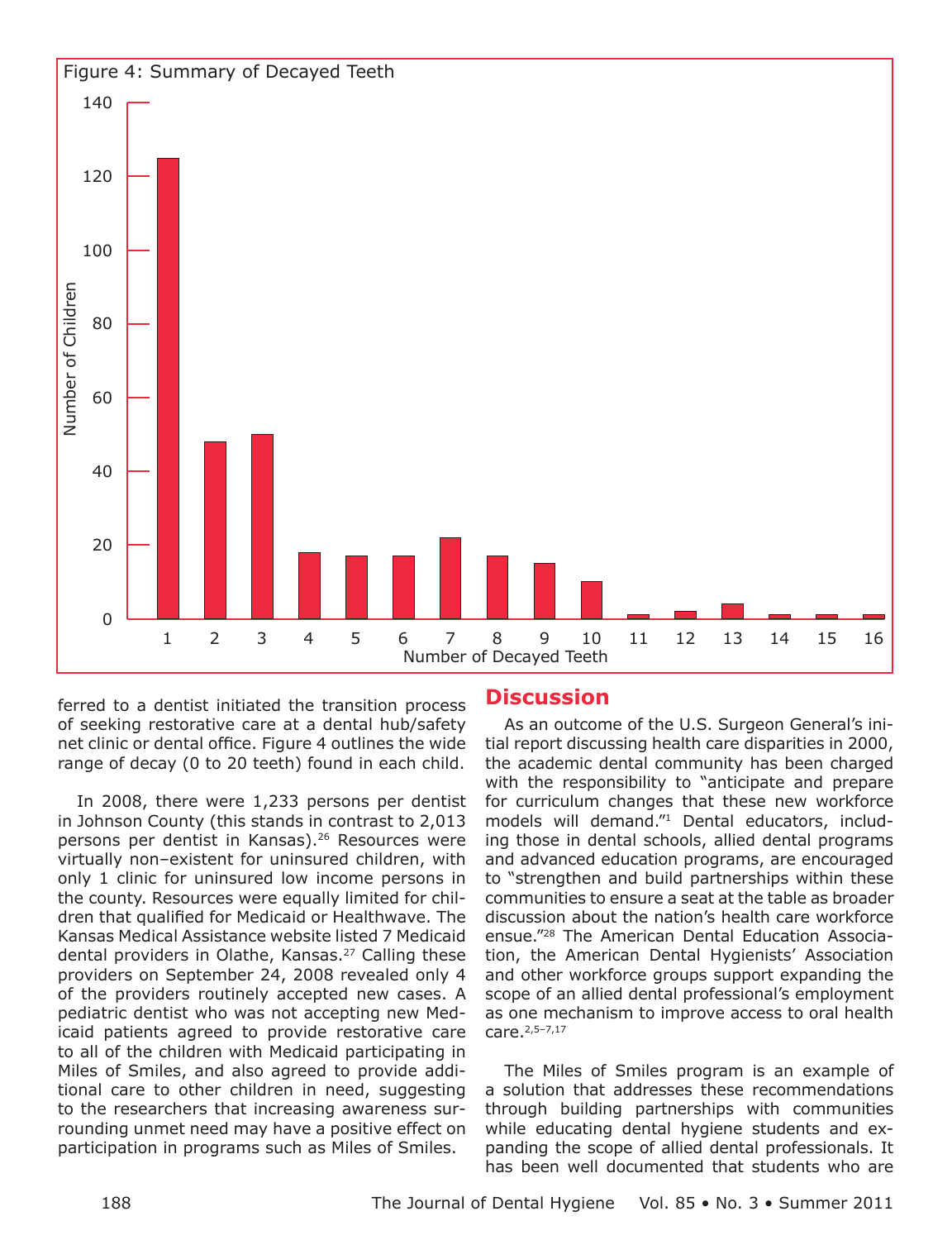exposed to alternative practice settings and patients that lack access to care are more likely to seek out employment opportunities in those areas once they enter the workforce.<sup>29-33</sup> Dental hygiene education is one means to influence dental hygiene students to seek a career in public health by exposing dental hygiene students to alternative practice settings and patients that lack access to care using an academic service learning model. It also helps to create an awareness of the needs within their own communities, exposing dental hygiene students to diversity and disparity, and it gives a sense of civic responsibility as a health care professional.<sup>29,34-36</sup>

The children targeted for the Miles of Smiles program had tremendous difficulties accessing dental care in the metropolitan area. The study showed the unmet oral health needs and inability to access oral health care resulting from limited financial resources and lack of dentists accepting Medicaid. The Smiles Across Kansas 2007 Update reported 14% of Kansas children could not get dental care within the last 12 months, and Hispanic children were more frequently uninsured, faced barriers to care and may have never seen a dentists.<sup>23</sup> Barriers identified by our target population were very similar to the barriers identified in the Smiles Across Kansas 2007 Update: cost, transportation, language, lack of providers, inability for parents to take off work and lack of information. In a recent publication about another school-based oral health care program, Niederman et al listed comparable barriers and noted that the community-based delivery model circumvents many of these barriers by bringing the providers to the patient rather than the patient to the provid $ers<sup>37</sup>$ 

More recently, the PEW Center on the States assessed and graded all 50 states and the District of Columbia, using an A to F scale, on their ability to employ 8 proven and promising policy approaches that ensure dental health and access to care for disadvantaged children. Kansas earned a C. Less than 25% of high-risk schools were reached by school sealant programs, and more than half of Kansas Medicaid-enrolled children received no dental service in 2007. In spite of Kansas's Medicaid utilization rate rising for several consecutive years and the state reimbursing medical providers for basic preventive dental care for Medicaid-enrolled children, more than 16% of the population was still left unserved for dental care. The PEW Center on the States estimated that Kansas needs at least 90 dentists to meet the needs of these residents.<sup>17</sup>

During the course of this program, the researchers became aware of several disconcerting situations. For example, one young girl had 20 severely decayed primary teeth and was malnourished due to pain and sensitivity when eating. This child was significantly underweight. The dentist that diagnosed this child and restored her teeth deemed her case an emergency because of the pain and malnourishment. This patient had to be treated in the hospital under general anesthesia. She had 1 tooth extracted and a space maintainer placed to retain the open contact to allow the permanent tooth to erupt, 15 pulpotomies and 19 crowns. The total cost of the hospital facility fees, anesthesia and restorative charges were over \$20,000. This care was provided at no cost to the family. Another sixth grade student had his permanent teeth erupt without the primary teeth exfoliating. His parents and teachers thought he had 2 rows of teeth. His maxillary lateral incisors were malpositioned so far lingually that they were directly behind the centrals, and his teeth were crowded due to a narrow arch. He had closed contacts, so it appeared to the untrained eye that this child had 2 rows of teeth. This condition has resulted in the child receiving extensive speech therapy. What he truly needed, however, was an orthodontic consult. This child was put in contact with Smiles Change Lives (a non-profit organization) to receive a complimentary consultation from an area orthodontist.

Many children presented with severe decay, abscesses and subgingival calculus. The examples discussed above demonstrate that a lack of oral health care resulted in increased costs, more invasive care and poor health outcomes.

As the number of dental hygiene graduates increase and the number of dental graduates decrease, it makes sense that expanding the scope of practice for dental hygienists is a reasonable and economical solution to address access to care disparities. The legislative changes expanding the scope of practice for dental hygienists in Kansas, allowing an ECP-I dental hygienist to provide care in public health settings, has provided the opportunity for programs, such as Miles of Smiles, to reach populations that lack access. The positive effects of implementing contemporary workforce models can be seen in the most recent Keep Kansas Smiling -Kansas Oral Health Grading Project, where Kansas was noted as being a leader in making oral health a priority.<sup>11</sup> The Miles of Smiles collaboration demonstrated that a school based oral health care program can reach those who need care the most. Almost two-thirds of the children that received preventive care in the Miles of Smiles clinic had decay present, which is more than twice the published national and state norms.<sup>23-25</sup> This report, along with Niederman's findings, show very similar findings in regards to children with decay transitioning to a dental prac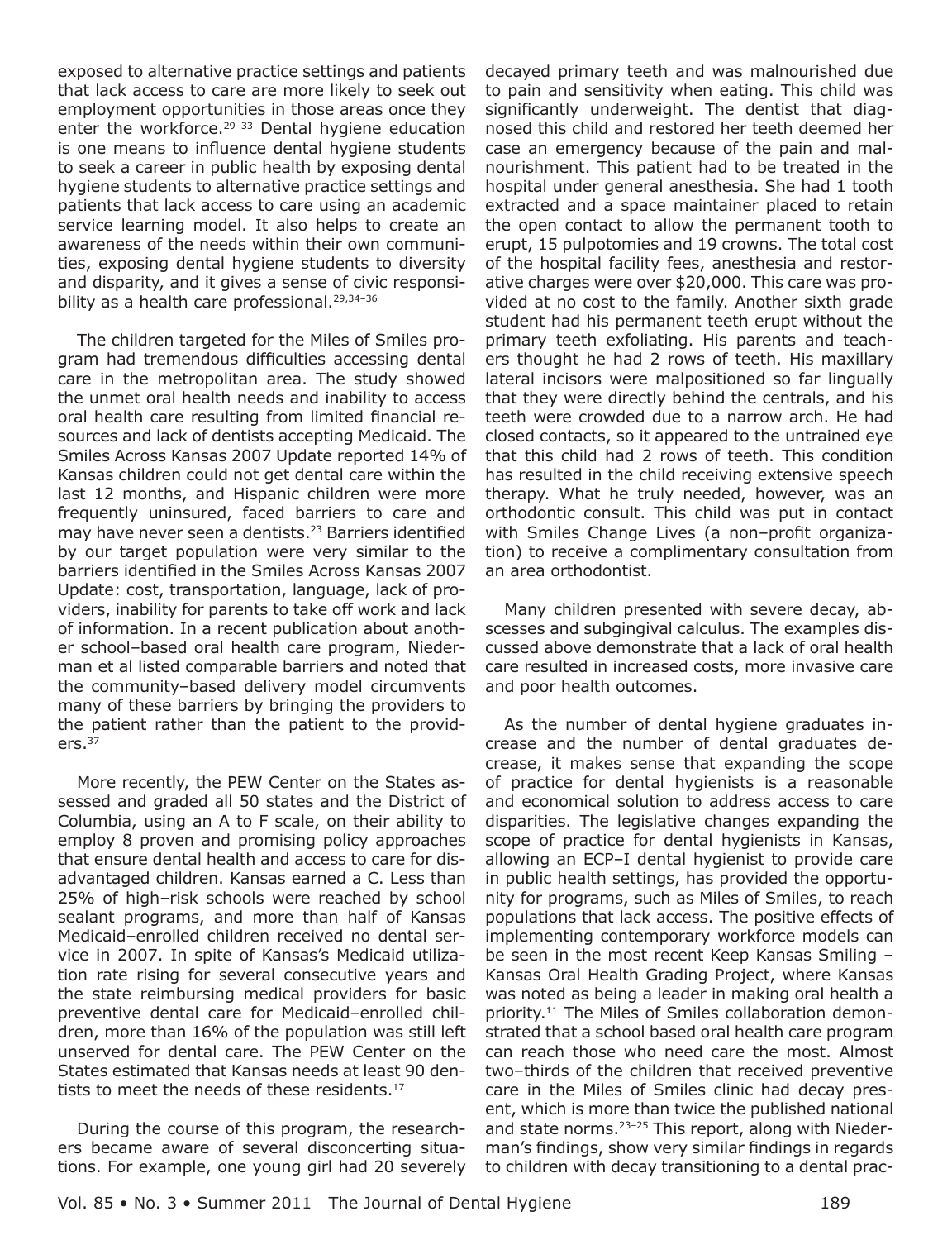tice to receive restorative care, with only 10 to 11% transitioning despite notifying the parents and/or quardians and offering referrals.<sup>37</sup> Future schoolbased delivery models should seek to find ways to improve these statistics and analyze the cost analysis of programs such as these.

The Director of Quality and Assurance noted that dental referrals need to be better documented in the patient record. As a result of this, the CMS system was modified in July 2009 to ask specific questions about dental referrals and treatment urgency. This additional data will provide improved information on outcomes and appropriateness of referrals.

The outcomes of the current project support Niederman's conclusions that a school-based oral health care model can overcome barriers to accessing care and improve children's oral health.<sup>37</sup> Both the findings from the Niederman study and this study demonstrate that community-based oral health programs are mutually beneficial for the university, students and the community.

# **Conclusion**

Addressing access to oral health care is a multifaceted issue that will take a multi-faceted approach. School based oral health models, using dental hygienists with expanded scopes-of-practice to provide comprehensive preventive oral health services and referrals, can serve as one approach to overcoming barriers and reaching vulnerable children that desperately need oral health care. However, transitioning children outside of their school to a safety net clinic or local dentist to receive restorative care was found to be problematic. Expanded scopes of practice that allow for simple restorative procedures could address this problem.

Melanie Simmer-Beck is an associate professor, Division of Dental Hygiene. Cynthia C. Gadbury-Amyot is the Interim Associate Vice Provost of Online Education and professor and Director of Distance Education & Faculty Development. Hayley Ferris is a clinical assistant professor and Miles of Smiles program manager. Marsha Voelker is an assistant professor, Division of Dental Hygiene. Nancy Keselyak is an associate professor, Division of Dental Hygiene. Harvey Eplee is an associate professor and former Assistant Dean for Clinical Programs. Dr. Joseph Parkinson is a clinical assistant professor and Director of Ouality Assurance. Bill Marse is Director of Biomedical Communications. All work at the University of Missouri-Kansas City School of Dentistry. Cynthia Galemore is the Director of Health Services Olathe District Schools.

# **Acknowledgments**

The Miles of Smiles program was supported by grants from the REACH Healthcare Foundation and we thank them for believing in our vision. We would also like to thank the Olathe School District administration and school nurses for recognizing oral health impacts learning and for sharing our vision.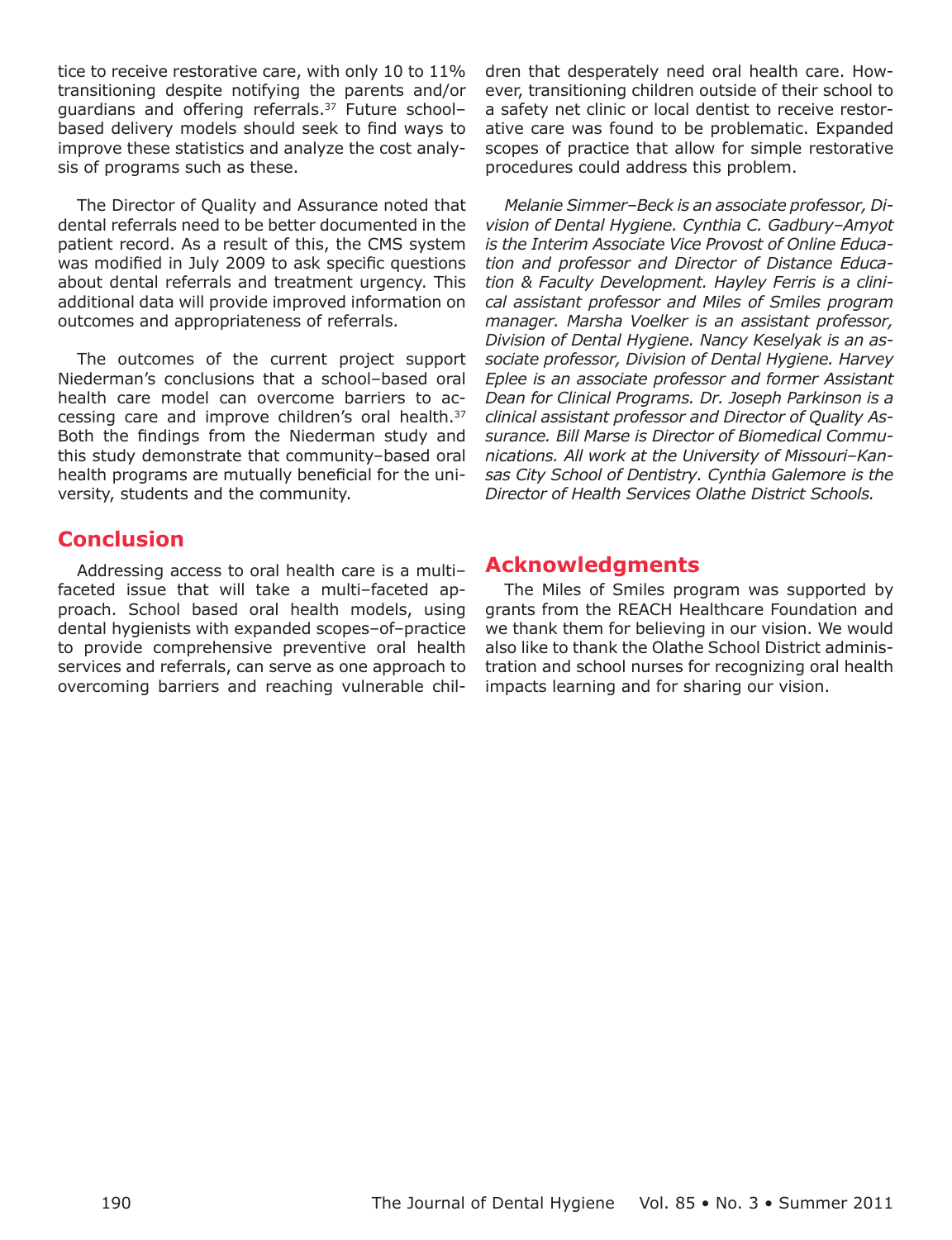# **References**

- 1. Office of the Surgeon General. Oral health in America: a report of the surgeon general. U.S. Department of Health and Human Services [Internet]. 2000 [cited 2010 March 10]. Available from: http:// www.surgeongeneral.gov/library/oralhealth/
- 2. Office of the Surgeon General. National Call to Action to Promote Oral Health. U.S. Department of Health and Human Services [Internet]. 2003 [cited] 2010 March 10]. Available from: http://www.surgeongeneral.gov/topics/oralhealth/nationalcalltoaction.html
- 3. Moskowitz, MC. State actions and the health workforce crisis. Association of Academic Health Centers [Internet]. 2007 [cited 2010 March 10]. Available from: http://www.aahcdc.org/policy/reddot/AAHC Workforce State Actions.pdf
- 4. Professional roles of the Dental Hygienists. American Dental Hygienists' Association [Internet]. [cited] 2006 December 29]. Available from: http://www. adha.org/careerinfo/dhcareers.htm
- 5. Center for Health Workforce Studies. The Professional Practice Environment of Dental Hygienists in the Fifty States and the District of Columbia, 2001. Health Resources and Services Administration [Internet]. 2004 April [cited 2010 March 10]. Available from: http://bhpr.hrsa.gov/healthworkforce/ reports/dentalhygiene50statesdc.pdf
- 6. Haden NK, Catalanotto FA, Alexander CJ, et al. Improving the oral health status of all Americans: roles and responsibilities of academic dental institutions. The report of the ADEA President's Commission. J Dent Educ. 2003;67(5):563-583.
- 7. Direct access states. American Dental Hygienists' Association [Internet]. [cited 2010 March 10]. Available from: http://www.adha.org/governmental affairs/downloads/direct\_access.pdf
- 8. Kansas Dental Board. Kansas dental practices act statues and regulations and related law relating to dentists and dental hygienists. Kansas Dental Board [Internet]. 2009 January [cited 2010 March 10]. Available from: http://www.kansas.gov/kdb/ Documents/Denta%20practicesactregsandrelatedlaws406\_files/DENTALPRACTICESACTJANU-ARY2009.pdf
- 9. Finnell KJ. Primary Care Safety-Net Clinics Serving as "Dental Hubs" A Viable Model for Access for Oral Health Services. Kansas Association for the Medically Underserved. 2007.
- 10. Rogers E. Keep Kansas Smiling The Oral Health America National Grading Project - 2009. Oral Health America [Internet]. 2009 [cited 2010 March 10]. Available from: http://www.oralhealthamerica. org/Kansas Report LowRes Spreads.pdf
- 11. Keep America Smiling The Oral Health America National Grading Project - 2003. Oral Health America [Internet]. 2003 [cited 2010 March 10]. Availhttp://www.oralhealthamerica.org/ able from: pdf/2003ReportCard.pdf
- 12. Byck GR, Cooksey JA, Russinof H. Safety-net dental clinics. J Am Dent Assoc. 2005;136(7):1013-1021.
- 13. CHIP Reauthorization: Renewed Support for Children's Oral Health. CHIPRA [Internet]. 2009 February. Available from: http://www.cdhp.org/ resource/chip reauthorization renewed support children%E2%80%99s\_oral\_health
- 14. U.S. General Accounting Office. Oral Health: Factors Contributing to Low Use of Dental Services by Low-Income Populations. U.S. General Accounting Office [Internet]. 2000 [cited 2010 March 10]. Available from: http://www.gao.gov/archive/2000/he00149. pdf
- 15. Otto, M. For want of a dentist. Washington Post [Internet]. 2007 February. Available from: http:// www.washingtonpost.com/wp-dyn/content/article/2007/02/27/AR2007022702116.html.
- 16. One year later: Medicaid's response to systemic problems revealed by the death of Deamonte Driver. Domestic Policy Subcommittee, House Oversight and Government Reform [Internet]. 2008 [cited 2010 March 101. Available from: http://www.cdhp. org/system/files/CDHP%20Testimony%20to%20 House%20Oversight%20and%20Government%20 Reform,%20Subcommittee%20on%20Domestic%20Policy%202.pdf
- 17. The Costs of Delay State Dental Policies Fail One in Five Children. PEW Center of the States [Internet]. 2009 [cited 2010 May 17]. Available from: http:// www.pewcenteronthestates.org/uploadedFiles/ Cost\_of\_Delay\_web.pdf
- 18. Kansas Department of Health and Environment and Oral Health Kansas. Kansas oral health plan. Office of Oral Health [Internet]. 2009 [cited 2009 November 10]. Available from: http://www.kdheks.gov/ ohi/download/Kansas\_Oral\_Health\_Plan.pdf